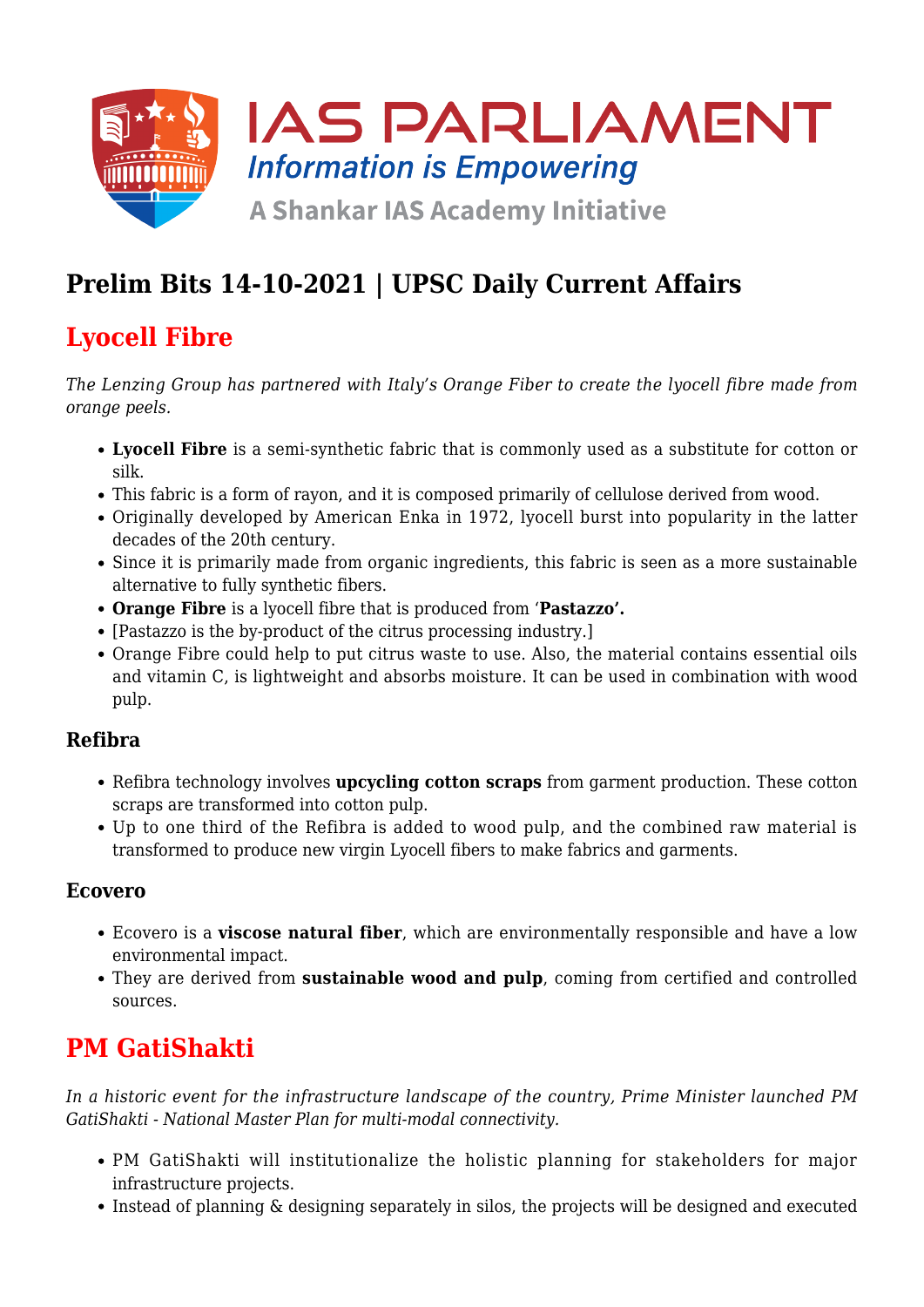with a common vision

- PM GatiShakti is the result of Prime Minister's constant endeavour to build Next Generation Infrastructure which improves Ease of Living as well as Ease of Doing Business.
- **Coverage** PM GatiShakti will incorporate the infrastructure schemes of various Ministries and State Governments like UDAN, Bharatmala, Sagarmala, inland waterways, dry/land ports, etc.
- Economic Zones like textile clusters, pharmaceutical clusters, defence corridors, electronic parks, industrial corridors, fishing clusters, agri zones will also be covered.
- PM GatiShakti will also leverage technology extensively including spatial planning tools with ISRO imagery developed by Bhaskaracharya National Institute for Space Applications & Geoinformatics (BiSAG-N).
- **Six pillars of PM GatiShakti:** 
	- a. **Comprehensiveness** in coverage of all the existing departments and ministries, and projects,
	- b. **Prioritization** of projects through cross-sectoral interactions,
	- c. **Optimization** of projects by identification of critical gap,
	- d. **Synchronization** of the activities of each department, as well as of different layers of governance,
	- e. **Analytical** The plan will provide the entire data at one place with GIS based spatial planning and analytical tools having 200+ layers, enabling better visibility to the executing agency.
	- f. **Dynamic** All Ministries and Departments would visualize, review and monitor the progress of cross-sectoral projects, through the GIS platform.
- **Significance** The multi-modal connectivity will provide integrated connectivity for movement of people, goods and services from one mode of transport to another.
- It will facilitate the last mile connectivity of infrastructure and also reduce travel time for people.

### **SC120-LOX**

*Hindustan Aeronautics Ltd (HAL) has delivered the 'heaviest' Semi-Cryogenic propellant tank (SC120-LOX) to the Indian Space Research Organisation (ISRO).*

In 2020, HAL had delivered the biggest ever cryogenic Liquid Hydrogen tank (C32-LH2) which is four metres in diameter and eight metres in length, much ahead of contractual schedule.

- The semi cryo-liquid oxygen (LOX) tank the first developmental welded hardware is a part of the SC120 stage.
- SC120 stage is intended for payload enhancement by replacing the L110 stage in the existing [GSLV Mk-III](https://www.iasparliament.com/stage/current-affairs/prelim-bits-22-07-2019) launch vehicle.
- HAL, **strategic reliable partner to ISRO**, has delivered critical structures, tankages, satellite structures for the PSLV, GSLV-Mk II and GSLV-Mk III launch vehicles since the last 5 decades.

#### **SCE200**

- SCE200 (under development) is an Indian example of **Semi-Cryogenic Engine.**
- This engine is expected to power ISRO's upcoming Unified Launch Vehicle (ULV) and Reusable Launch Vehicle (RLV).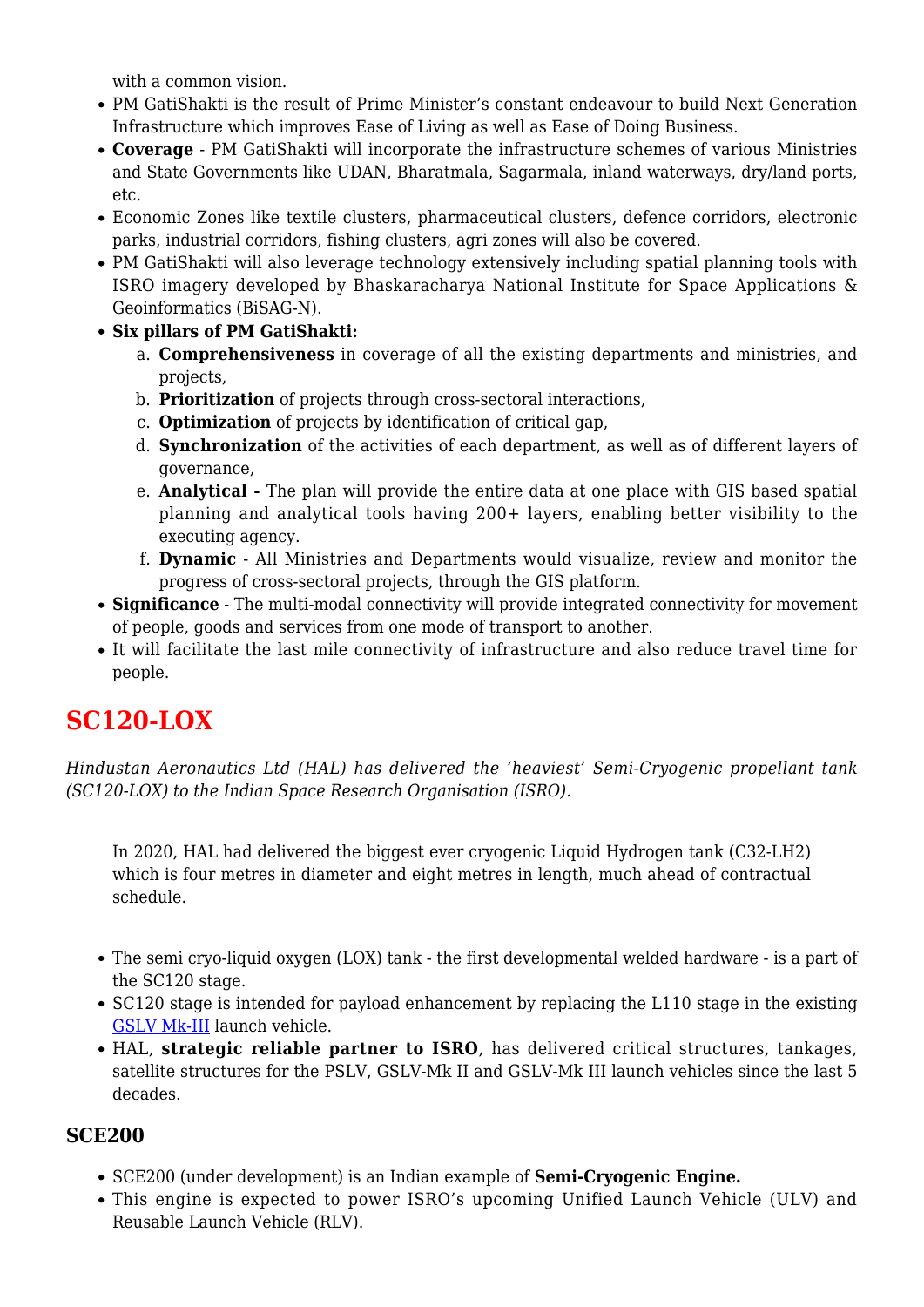- **Semi-Cryogenic Engine** burns liquid oxygen (LOX) and RP-1 kerosene in an oxidizer-rich staged combustion cycle.
- [A cryogenic engine uses Liquid Oxygen and Liquid Hydrogen (LH2) as propellants.]

#### **Right to Healthcare**

*The demand for the enactment of legislation on the right to healthcare has been revived in Rajasthan, as such a law would streamline medical services and guarantee the availability of essential facilities to citizens.*

- **Constitutional Provisions** Article 21 (Fundamental Right) says that a right to health is inherent to a life with dignity.
- Articles 38, 39, 42, 43 and 47 (DPSP) are related to the right to health.
- India is a party to the International Covenant on Civil and Political Rights and the International Covenant on Economic, Social and Cultural Rights.
- The Supreme Court (SC) of India held that Article 21 of the Indian Constitution in relation to human rights has to be interpreted in conformity with the international law.
- While upholding the right to health by a worker, the SC cited,
	- a. Article 25 [2] of the Universal Declaration of Human Rights and
	- b. Article 7 ( of the International Covenant on Economic, Social and Cultural Rights.
- **Statutory Provisions** These covenants find statutory acceptance in the Protection of Human Rights Act, 1993.

# **Henley Passport Index 2021**

*Henley Passport Index 2021 was prepared and released by the Henley and Partners, a London-based global citizenship and residence advisory firm.*

- The index ranks the passports of countries according to the number of destinations their holders can visit without a prior visa.
- Created in 2006, the index ranks passports based on their power and mobility based on the analysis of exclusive data from the International Air Transport Association (IATA).
- [IATA maintains the world's largest and most accurate database of travel information.]
- The index is updated in real time according to countries' visa policy changes and it covers 227 destinations and 199 passports.
- It assumes only the passport of citizen of country and it is not for diplomatic, emergency or temporary in nature.
- **Findings** India's rank has slipped by 6 places from the year 2020 to 90th position on the Henley Passport Index.
- For the third consecutive year, Japan has secured the top position. The first position is shared by both Japan and Singapore.
- Meanwhile, Afghanistan, Iraq, Syria, Pakistan, and Yemen are among the least powerful.

#### **Source: PIB, The Hindu, The Indian Express, Economic Times**